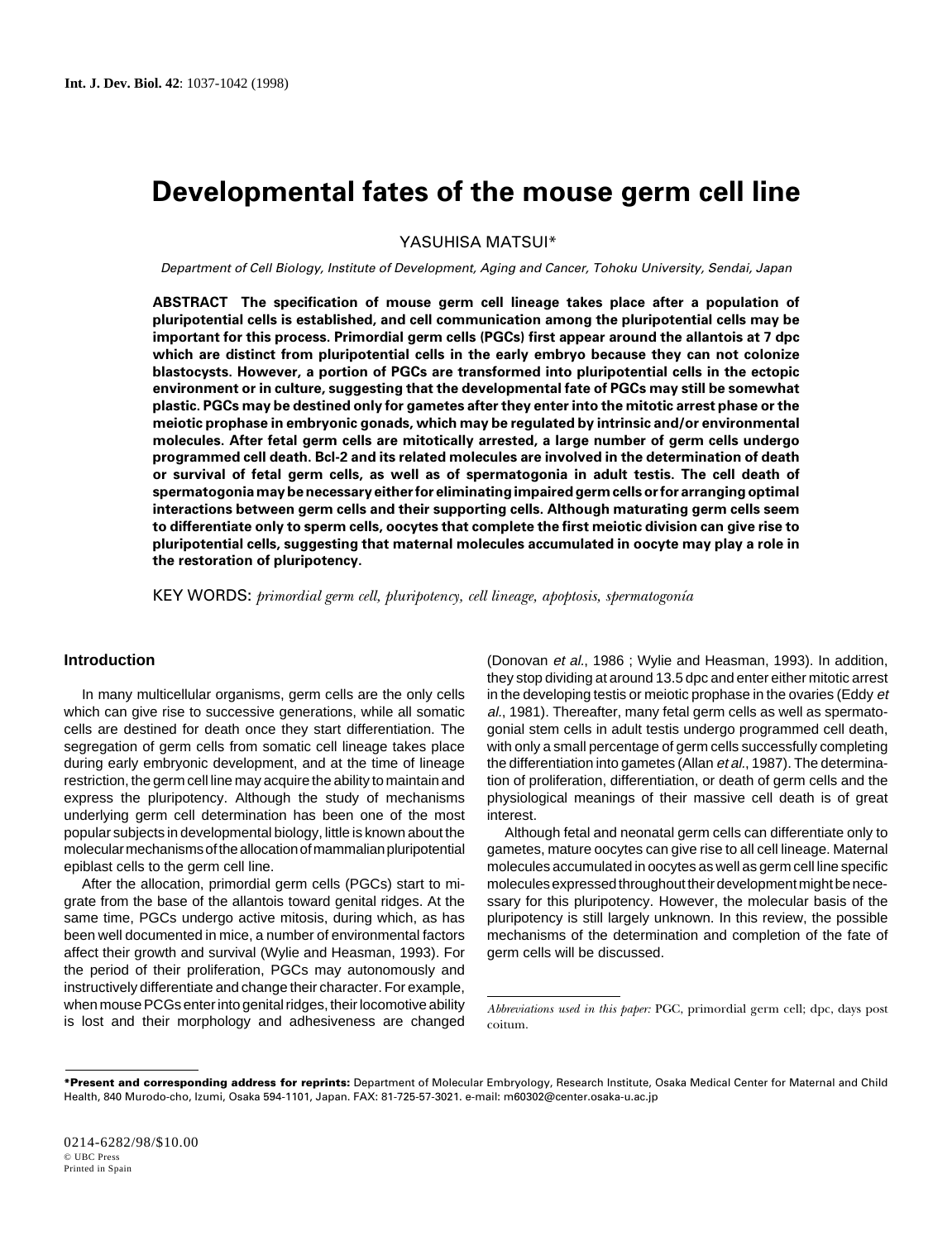#### **The allocation of pluripotential cells to the germ cell line**

In such organisms as C. elegans, Drosophila, and Xenopus, germ plasm (polar plasm) containing germ cell determinants is maternally accumulated and localized in eggs, and only blastomeres which inherit germ plasm develop to germ cells. Components of polar plasm in the Drosophila egg are synthesized in nurse cells, transported to oocytes through intercellular connections, and localized in the egg's posterior pole. The importance of the polar plasm for germ cell establishment has been shown by transplantation. That is, injection of polar plasm from unirradiated donor embryos has successfully reversed the sterility of irradiated eggs (Okada et al., 1974), indicating that the germ cell formation is triggered by germ cell determinants already existing in eggs.

In mammalian embryos, in contrast, germ plasm has not been found, and the restriction of germ and somatic cell lineage occurs at later stages of development. In the case of mice, each blastomere is equipotent up to the 8-cell stage, after which there is a gradual restriction of the developmental potency of the cells. The blastomeres located on the inside of the embryo give rise to the inner cell mass made up of a population of pluripotential cells, whereas the outside cells give rise to the trophectoderm, which is the future placenta (Hogan et al., 1994). The restriction of the inner cell mass and the trophectoderm lineage is the first differentiation event in mouse embryogenesis. After implantation takes place at around 4.5 dpc, the inner cell mass develops to a simple epithelium (primitive ectoderm, epiblast) surrounding the proamniotic cavity. When single cells of 4.5 dpc epiblast are injected into a blastocyst, they flourish in the blastocyst environment, populating not only all somatic cell lineage but the germ cell line as well (Gardner and Rossant, 1979). This indicates that epiblast cells are still pluripotential at the time of implantation, although it is unclear whether each cell is equally pluripotential (Fig. 1). By 5.5 dpc, epiblast cells lose the ability to colonize blastocysts (Gardner et al., 1985), suggesting that epiblast cells change their character and require the new environment formed in the epiblast to develop further. However, the clonal analysis mentioned below has shown that their developmental fates are not determined at even later stages. In addition, analysis of X-inactivation mosaics showed that the allocation of epiblast cells to germ and somatic cell lineage took place after 5.5 dpc (McMahon et al., 1983). Taken together, these results suggest that mouse fertilized eggs may first develop into a population of pluripotential cells from which all somatic and germ cells are then derived (Fig. 1).

The developmental fates of epiblast cells have been examined by clonal analysis. In these experiments, single epiblast cells were labeled with horse radish peroxidase (HRP) or fluorescent dye (Lawson et al., 1991; Lawson and Hage, 1994). Labeled whole embryos were allowed to develop in culture and the labeled descendants were identified. The results indicated that the progenitors of germ layers or tissues were not randomly distributed but were localized in certain regions in the epiblast. The fates of the cells, however, were not restricted to a single tissue, and the boundaries of the different prospective tissues were extensively overlapping when the gastrulation started (Lawson et al., 1991). Precursors of PGCs were localized in the proximal region of the epiblast and all clones which gave rise to PGCs also differentiated to the extraembryonic mesoderm (Lawson and Hage, 1994). The localization of the progenitors of each cell lineage suggests the



**Fig. 1. Specification of the germ cell lineage in the mouse embryo.** *The early epiblast consists of pluripotential cells. The allocation of epiblast cells to primordial germ cells takes place at the time of gastrulation. Local cell interaction in the proximal region of epiblast and/or cell movement accompanying gastrulation may be involved in the induction of germ cell determinants in a small number of epiblast cells.*

importance of the local cues in the epiblast for lineage specification (Fig. 1).

This idea has been further supported by the heterotopic transplantation of the epiblast cells (Tam and Zhou, 1996). The epiblast cells which expressed the lacZ gene were heterotopically transplanted to normal host embryos. After culturing the whole embryos, the LacZ expressing descendants were identified. The cells in the distal region of the epiblast normally differentiate to the ectoderm, whereas the proximal region corresponds to the prospective PGCs and extraembryonic mesoderm, as mentioned above. After the heterotopic transplantation, the grafted cells followed the fate characteristics of the new location. For example, when the distal cells were transplanted into the proximal region, they mostly differentiated to PGCs and extraembryonic mesoderm, and vice versa (Tam and Zhou, 1996).

The regionalization of cell fate might reflect either site-specific signals within the pre-gastrulating epiblast or the order of the morphogenetic events accompanying gastrulation, the latter of which may lead the cells into new positions providing specific signals for lineage specification. The allocation of epiblast cells to different lineage may occur as the cells ingress through the primitive streak, and it is supposed that the signaling molecules expressed in cells around the primitive streak are involved in mesoderm differentiation (Sasaki and Hogan, 1993). Because clonal analysis has indicated that PGCs and extraembryonic mesoderm are derived from common precursors (Lawson and Hage, 1994), it is likely that specification of the germ cell line may also take place around the primitive streak. Alternatively, local cell interactions occurring in the proximal region of the pre-gastrulating epiblast may be necessary before or at the time of the allocation to PGCs. In any case, yet unknown environmental signals might induce germ cell determinants in a small number of proximal epiblast cells; the allocation of epiblast cells to PGCs may occur after 6.5 dpc; and a cluster of PGCs identified by alkaline phosphatase activity first appear at around 7 dpc in the extraembryonic mesoderm (Ginsburg *et al.*, 1990; Fig. 1).

#### **Developmental potency of primordial germ cells**

After the allocation, how are the distinct fates of germ cells from somatic cell lineage ensured? The cell-fate determination in C. elegans provides a clue. During early cleavage, C. elegans em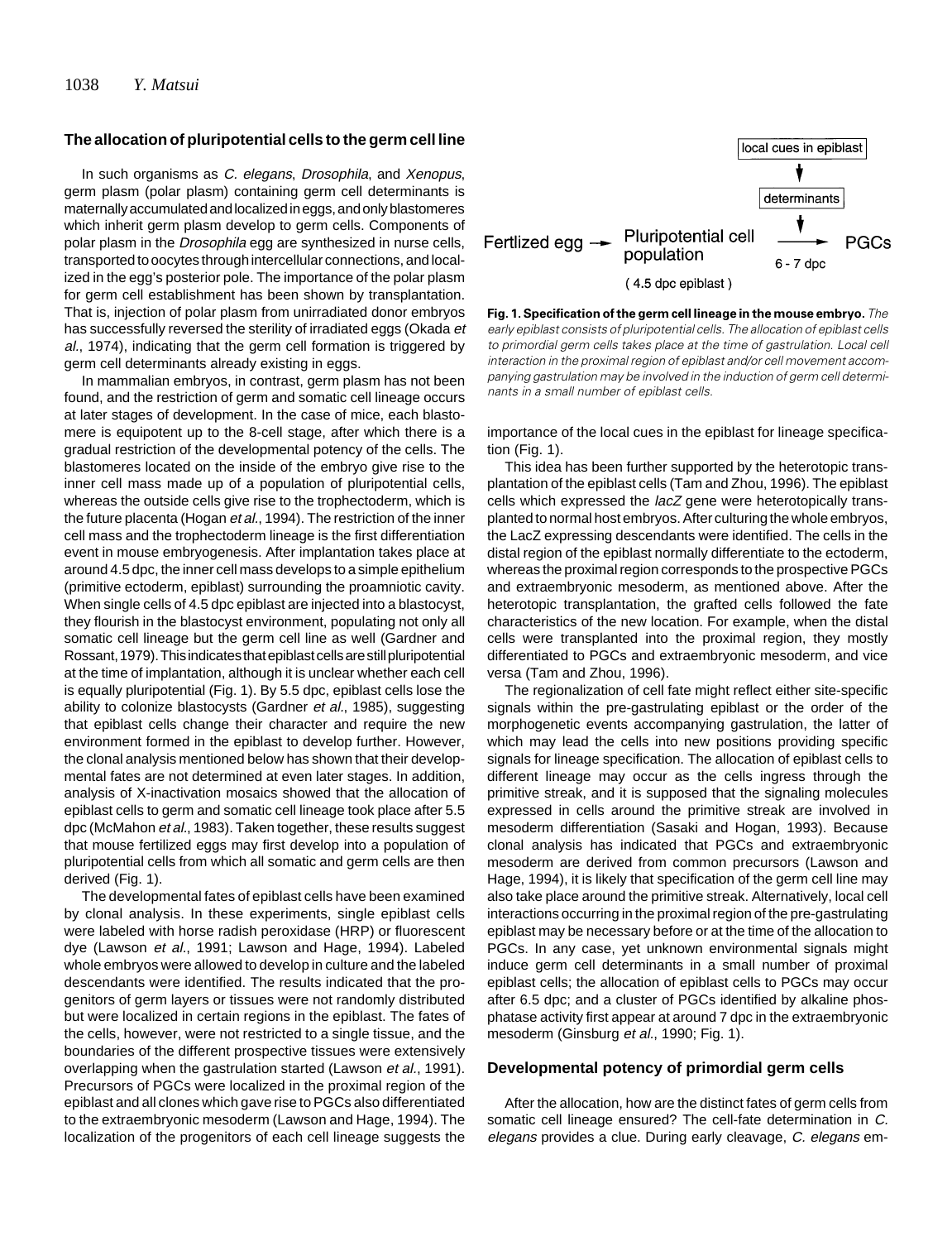bryos undergo asymmetric divisions, which produce one daughter cell differentiating only to somatic cell lineage and another which gives rise to both germ and somatic cell lineages. The asymmetric distribution of cytoplasmic molecules into specific blastomere is thought to be involved in cell-fate specification. The germ line specific factor, PIE-1, is one such molecule (Mello et al., 1996). PIE-1 is a nuclear protein containing potential zinc-finger motifs and is localized in germ line blastomeres (P1-P4). In pie-1 mutant embryos, the P2 blastomere does not produce germ cells, but rather undergoes somatic differentiation. Normally, somatic blastomeres express a large set of genes, while germ line blastomeres are transcriptionally inactive. In the absence of PIE-1, however, embryonically transcribed RNAs have been detected in both



**Fig. 2. A history of the mouse germ cell differentiation.** *Formation of teratoma and EG cells from PGCs suggests that they are not irreversibly determined to germ cells. After growth cessation or entry into meiosis in embryonic gonads, fetal germ cells may become mono-potential and differentiate only to gametes. A large number of gonocytes and primordial oocytes in embryonic gonads, as well as spermatogonia in adult testes, undergo programmed cell death, which may be regulated by Bcl-2 related molecules. Oocytes seem to restore pluripotency after accumulation of maternal molecules in adult ovaries.*

somatic and germline blastomeres (Seydoux et al., 1996). These observations indicate that PIE-1 is required for the formation of germ cells due to its interference with gene expression in germ line blastomeres. PIE-1 might protect germ line blastomeres from factors which promote somatic cell development by interfering with their transcription. Although this kind of mechanism may not always be present in germ cell lines of other species, the C. elegans model might be considered a good example of the distinction between newly formed germ cells and somatic cell lineage.

The germ cell specification in C. elegans described above suggests that PGCs in vertebrates are also protected in some manner in order to realize their fates. In Xenopus embryos, prospective PGCs containing germ plasm asymmetrically divide up to the 8-cell stage, with one of the daughter cells that inherit germ plasm differentiating into PGCs and the other giving rise to somatic cells (Whitington and Dixon, 1975). At the early gastrula stage, the symmetrical division cycles start, and both daughter cells differentiate to germ cells. Therefore, final establishment of the germ cell line in Xenopus seems to take place at this stage. However, migrating PGCs at later stages still show plasticity with regard to developmental fates in the ectopic environment. When migrating PGCs are transplanted into the blastocoel cavity, they differentiate into a number of different cell types in growing host tadpoles (Wylie et al., 1985). This suggests that the environment in the migration pathway of PGCs plays a role in realizing their fate.

As described above, the fate of Xenopus PGC is plastic and is dependent on environment. This may also be true in mammalians. If a mouse male genital ridge at 12.5 dpc is grafted under the kidney capsule, PGCs develop to teratoma containing various differentiated cells as well as undifferentiated stem cells (Stevens, 1984). Mouse PGCs also undergo similar transformation in culture. PGCs at 8.5-12.5 dpc give rise to pluripotential stem cells (EG cells) in the presence of membrane associated Steel factor, LIF and basic FGF in culture (Matsui et al., 1992; Resnick et al., 1992). Because PGCs are not pluripotent, as shown by the failed attempts to obtain chimera by injecting them into blastocysts, a portion of PGCs may

revert to pluripotential cells that resemble early primitive ectoderm cells by action of certain environmental factors. Alternatively, the PGC population might contain a small number of pluripotential stem cells which were passed over by blastocyst injection but were expanded in the ectopic environment or by growth factors. In any case, the developmental fate of a portion of PGCs still seems to be plastic (Fig. 2). Even so, this plasticity may be lost after 13.5 dpc because the frequency of teratoma formation has been dramatically reduced when 13.5 dpc genital ridges are grafted (Stevens, 1984), and because the establishment of EG cells from 15.5 dpc germ cells has been unsuccessful (Labosky et al., 1994). Mouse fetal germ cells might be finally destined only for gametes after 13.5 dpc when they enter either mitotic arrest in male gonads or meiotic prophase in female gonads (Fig. 2).

The growth arrest or initiation of meiosis may be a turning point in the fate of germ cells, but the question of their regulation remains. PGCs mimic their in vivo capacity of finite proliferation in culture (Matsui et al., 1991), and a clonal culture of migrating PGCs has suggested that their growth arrest is autonomously regulated (Ohkubo et al., 1996; Fig. 2). Although the mechanisms of the cessation of their growth are unknown, down regulated expression of growth factor receptors (Manova et al., 1991) or the inactivation of their signal transducing molecules is likely to be involved in this process. Alternatively, machinery directly regulating the cell cycle progression in nuclei may be inactivated at the time of their growth cessation.

On the other hand, initiation of meiosis is thought to be controlled by both positive and negative environmental factors (Fig. 2). Normally, male germ cells do not enter meiosis until 10 days after birth. They will, however, proceed to meiosis and oogenesis in the fetal stage when they fail to reach the genital ridges and are thus located at ectopic sites, such as the adrenal gland (Zamboni and Upadhyay. 1983). Conversely, female germ cells in fetal testis in XX-XY chimera do not enter meiosis and develop as mitotically arrested T-prospermatogonia (Palmer and Burgoyne, 1991). These findings suggest that male genital ridges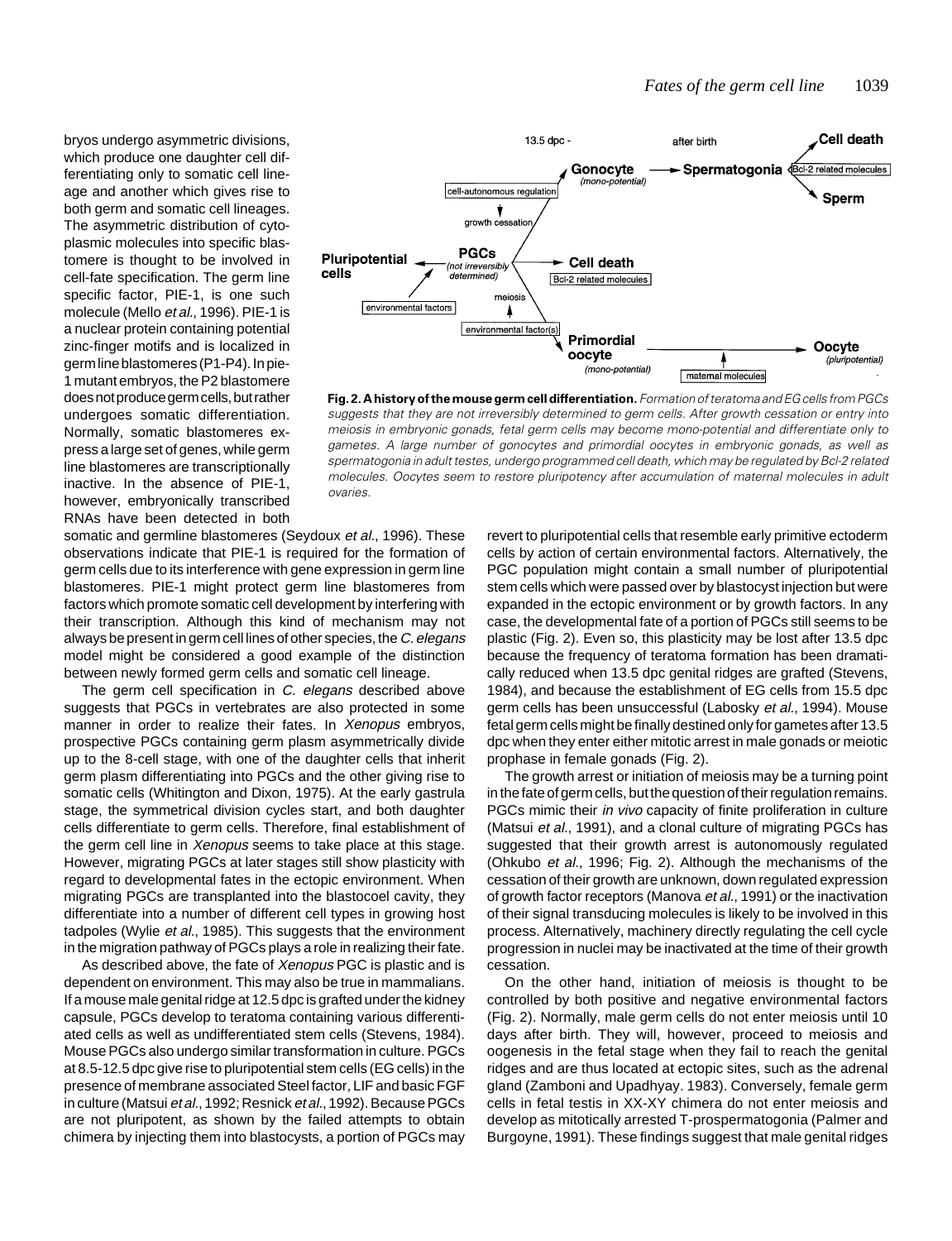provide factors to prevent both male and female germ cells from entering meiosis (Fig. 2). In addition, the presence of meiosisinducing activity has also been suggested by organ culture experiments (Byskov, et al., 1993). Meiosis of male germ cells was not induced in cultured fetal gonads, as it was in embryos, but conditioned media obtained from cultures of ovaries or testes, or follicular fluid can induce their meiosis. The meiosis-inducing activity may be present in ovaries and testes, as well as in other tissues, including the adrenal glands in embryos. Alternatively, both male and female fetal germ cells may have the potential to enter meiosis autonomously in the absence of the inhibitory influence in male fetal gonads. The competence of fetal germ cells for meiosis seems to be modified in a time-dependent manner. When isolated male PGCs at 10.5 and 11.5 dpc were aggregated with fetal lung cells and were cultured for 5-7 days, they entered meiotic prophase, while no meiotic cells were found in aggregates with 12.5 and 13.5 dpc PGCs (McLaren and Southee, 1997). These observations show that male germ cells can be rescued from the inhibitory influence by their removal from genital ridges at 11.5 dpc, but by 12.5 dpc male genital ridges may limit the ability of PGCs to enter meiosis. In addition, when 10.5 dpc PGCs were aggregated with fetal lung cells, meiotic germ cells did not appear after culturing for 3-days, but many meiotic cells of zygotene and pachytene stages were found after culturing for 7 days (McLaren and Southee, 1997), suggesting that migrating PGCs obtain competence for initiating meiosis after they undergo differentiation.

#### **Programmed cell death of germ cells**

Many fetal germ cells undergo programmed cell death after they are mitotically arrested or after entering meiotic prophase (Fig. 2). The causes and biological significance of these cell deaths are of interest. It has been postulated that germ cells which have chromosomal abnormalities in the course of proliferation may be eliminated by cell death. Alternatively, over-produced germ cells may commit suicide to obtain an optimal germ cell-supporting cell ratio (Allan et al., 1987), although the real reasons for their death remain to be proven.

The intracellular cascades for cell death are likely to be conserved in various cell types, and Bcl-2 and related molecules are well-known as regulators of cell death of many cell types, including hematopoietic cells (Vaux et al., 1988) and neuronal cells (Kane et al., 1993) exposed to a variety of adverse conditions in culture. Although the expression of Bcl-2 and its related molecules in PGCs has not been determined, these expressions seem to be involved in PGC survival, since enforced expression of Bcl-2 and Bcl-xL in PGCs have been shown to inhibit their death in culture (Watanabe et al., 1997; Fig. 2). The morphology of PGCs in the migratory phase changes from a polarized or a spread shape to a rounded shape in culture. The rounded PGCs soon undergo apoptosis and are eliminated from the culture. After the transient expression of bcl-xL in PGCs, a remarkable increase in rounded PGCs has been observed, with the total number of PGCs being about twice that of control transfection. This suggests that Bcl-xL inhibits apoptosis of rounded PGCs. Because Steel factor supports PGC survival (Dolci et al., 1991; Godin et al., 1991), it is of interest whether c-Kit signaling is linked to Bcl-xL. In contrast, there was no apparent increase in rounded PGCs by bcl-2 transfection, although the total PGC number was similar to that of bcl-xL transfectants (Watanabe

et al., 1997). The meaning of this difference is, however, currently unclear.

Large numbers of spermatogonia also undergo programmed cell death, and degeneration of type A2-A4 spermatogonia has been observed in rodents. Quantitative studies have shown that only 25% of the theoretically expected number of preleptotene spermatocytes is produced from type A1 spermatogonia (Allan et al., 1987). Apoptosis of spermatogonia is also regulated by the pathway affected by Bcl-2 (Furuchi et al., 1996; Fig. 2). In transgenic mice misexpressing Bcl-2 in spermatogonia and early spermatocytes, germ cell apoptosis detected by the terminal deoxynucleotide transferase-mediated dUTP-biotin nick end labeling (TUNEL) method was inhibited compared with that in age-matched normal mice. By 4 weeks of age, a massive accumulation of spermatogonia and early spermatocytes was observed in all seminiferous tubules, and only a few later spermatocytes, but no spermatids, were found in the transgenic testis, though many spermatids and spermatozoa were present in the normal testis at this age. These observations indicate that ectopically expressed Bcl-2 inhibited normal spermatogonial apoptosis and differentiation of the surviving germ cells. In addition, a significant proportion of the accumulated germ cells were stained by the TUNEL method and shown to degenerate at 4 weeks of age, leading to vacuolization in some seminiferous tubules by 7 weeks (Furuchi et al., 1996). These results suggest that atypical spermatogonia, forced to survive by exogenous Bcl-2, may be at a disadvantage for further survival and differentiation. In normal testis, healthy germ cells might be selected by apoptosis. Alternatively, the normal interaction between Sertoli cells and spermatogonia, which is known to be important for testicular germ cell development (Sharpe, 1993), may have been disrupted in the transgenic mice because of numerous spermotogonia in seminiferous tubules. The number of spermatogonia may be regulated to obtain an optimal germ cell: Sertoli cell ratio (Allan et al., 1987) by the pathway affected by Bcl-2. Because Bcl-2 and Bcl-x are not expressed in spermatogonia (Hockenbery et al., 1991; Krajewski, et al., 1994), other molecules of the Bcl-2 family should be physiological regulators for spermatogonial cell death. It has recently been reported that bax-deficient mice have a testicular abnormality similar to that of the bcl-2 transgenic mice (Knudson et al., 1995). Bax is structurally related to Bcl-2 and binds directly to Bcl-2. Bax counters the effect of Bcl-2 on cell survival and the ratio of Bcl-2 to Bax is the critical determinant of death or survival of cells (Oltvai et al., 1993). Bax may associate with another Bcl-2-related molecule, and together the two proteins may determine cell survival or death in spermatogonia (Fig. 2).

## **Restoration of the pluripotency in the germ cell line**

Mouse fetal germ cells might become monopotential at around 13.5 dpc, and thereafter start maturating to gametes at the expense of massive cell death. Oocytes regain pluripotency during their maturation, but how can they accomplish this process, and what kinds of molecules ensure the pluripotency? Female germ cells go through meiotic prophase in the fetal ovaries, and primordial oocytes are arrested at the diplotene stage. The oocytes then start growing to accumulate maternal molecules at any time after birth. They are fully grown by about 2 weeks after the initiation of growth and subsequently resume the first meiotic division and are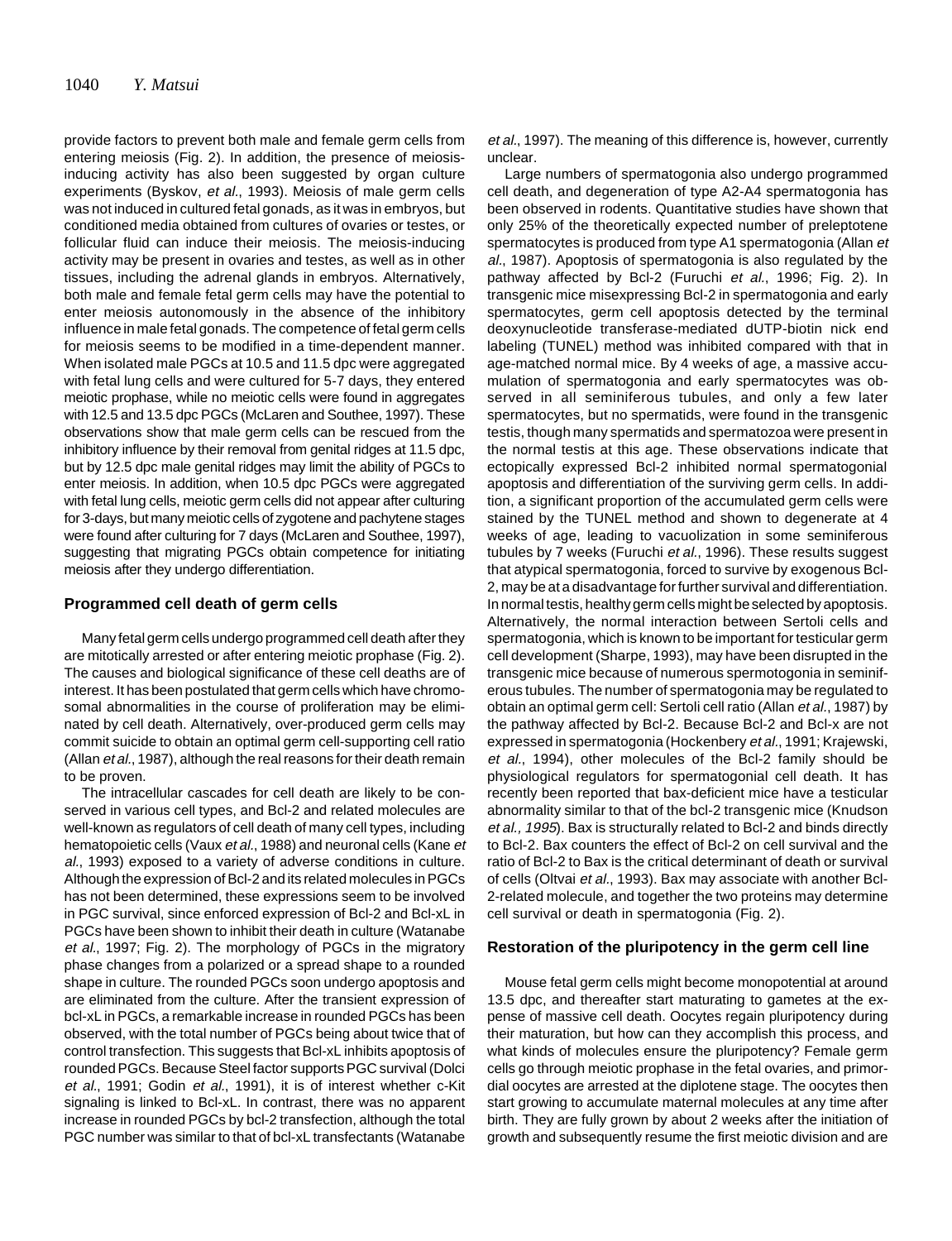released from ovaries. Ovulated oocytes are arrested again at the second meiotic metaphase, and fertilization triggers the completion of meiosis. The accumulation of maternal molecules may play a key role for the restoration of pluripotency (Fig. 2). Spontaneous ovarian teratomas composed of many kinds of tissues are often found in strain LT/Sv mice. These teratomas result from parthenogenetic cleavage of ovarian oocytes which complete first meiotic division (Eppig et al., 1977). In addition, the early parthenogenetic cells are pluripotent and contribute to the formation of germ line chimera (Stevens, 1978). The ovulated parthenotes undergo apparently normal development up to the expanded blastocyst stage, but after implantation they are absorbed, since their genomes are incorrectly imprinted (Kono et al., 1996). However, when the parthenogenic four- and eight-cell embryos were aggregated with normal embryos, the parthenogenic cells populated the germ cell line in chimera, indicating that they are pluripotent (Stevens, 1978). From these observations, oocytes seem to restore pluripotency after accumulation of maternal molecules, even if they do not complete meiosis and do not undergo fertilization, suggesting that some maternal factors are critical for expressing pluripotency (Fig. 2). The roles of maternal factors in early development are more obvious in Drosophila. In Drosophila, each oogonium divides four times to produce a clone of 16 cells (cystocytes) connected by cytoplasmic connections. Only 1 of the 16 cystocytes becomes an oocyte, and all others become nurse cells. The nurse cells actively synthesize RNA and protein which are transported into the oocyte through the cytoplasmic connection. Some of the maternal RNAs and proteins are then localized or form gradients in oocytes, which is critical for the construction of the anterior-posterior axis of the embryo or for germ cell establishment. Thus, in the case of Drosophila, maternal molecules are essential not only for the restoration of pluripotency of oocytes but also for the formation of the basic body plan of embryos in oocytes.

Oct-3/4 has been identified as the only gene that is specifically expressed in pluripotential embryonic cells and the germ cell line in mice (Scholer, 1991). Oct-3/4 encodes a transcription factor and is involved in the maintenance of the undifferentiation status of embryonal carcinoma cells (Shimazaki et al., 1993). The expression pattern and its function in embryonal carcinoma cells suggest that it plays an important role to protect pluripotential cells from undergoing somatic cell differentiation in early embryos. This gene may also contribute to the realization of the fate of PGCs. This and other yet unknown molecules expressed in this cell lineage, together with maternal molecules, may be essential for restoration of the pluripotency of oocytes.

# **Conclusion**

The mammalian germ cell line is derived from pluripotential cell populations in embryos at the egg cylinder stage. Although the mechanisms of germ cell specification in mammals are unknown, it is supposed that cell communication among the pluripotential cells may induce germ cell determinants in particular cells in the proximal epiblast. After the allocation, PGCs might remain plastic with regard to their developmental fate and might be protected from deviation from this fate by environmental factors and/or intrinsic mechanisms. Fetal germ cells seem to be destined only for gametes after entry into the G0 phase or meiotic prophase, which entry may also be regulated by cell-autonomous and/or instructive

mechanisms. Even after their developmental fate becomes rigid, a large portion of germ cells still suffer programmed cell death before finally differentiating to gametes. Their cell death may be necessary either for selecting healthy germ cells capable of giving rise to the next generation or for optimizing the environment for their maturation. Maturating germ cells can differentiate only to gametes, but pluripotency may be restored in oocytes by maternal as well as germ line specific regulators. As described here, the saga of the germ line is compelling, but the molecular mechanisms directing the fates of germ cells remain to be determined.

## **References**

- ALLAN, D.J., HARMON, B.V. and KERR, J. F.R. (1987). Cell death in spermatogenesis. In Perspectives on Mammalian Cell Death (Ed. C.S. Potten), London: Oxford University Press, London, pp. 229-258.
- BYSKOV. A.G., FENGER. M., WESTERGAARD, L. and ANDERSEN, C.Y. (1993). Forskolin and the meiosis inducing substance synergistically initiate meiosis in fetal male germ cells. Mol. Reprod. Dev. 34: 47-52.
- DOLCI, S., WILLIAMS, D.E., ERNST, M.K., RESNICK, J.L., BRANNAN, C.I, LOCK, L.F., LYMAN, S.D., BOSWELL, H.S. and DONOVAN, P.J. (1991). Requirement of mast cell growth factor for primordial germ cell survival in culture. Nature 352: 809-811.
- DONOVAN, P.J., SCOTT, D., CAIRNS, L.A., HEASMAN, J. and WYLIE, C.C. (1986). Migratory and postmigratory mouse primordial germ cells behave differently in culture. Cell 44: 831-838.
- EDDY, E.M., CLARK, J.M. and GONG, D. (1981). Origin and migration of primordial germ cells in mammals. Gamete Res. 4: 333-362.
- EPPIG, J.J., KOZAK, L.P., EICHER, E.M. and STEVENS, L.C. (1977). Ovarian teratomas in mice are derived from oocytes that have completed the first meiotic division. Nature 269: 517-518.
- FURUCHI, T., MASKO, K., NISHIMUNE, Y., OBINATA, M. and MATSUI, Y. (1996). Inhibition of testicular germ cell apoptosis and differentiation in mice misexpressing Bcl-2 in spermatogonia. Development 122: 1703-1709.
- GARDNER, R.L. and ROSSANT, J. (1979). Investigation of the fate of 4.5 day postcoitum mouse inner cell mass cells by blastocyst injection. J. Embryol. Exp. Morphol. 52: 141-152.
- GARDNER, R.L., LYON, M.F., EVANS, E.P. and BURTENSHAW, M.D. (1985). Clonal analysis of X-chromosome inactivation and the origin of the germ line in the mouse embryo. J. Embryol. Exp. Morphol. 88: 349-363.
- GINSBURG, M., SNOW, M.H.L. and McLAREN, A. (1990). Primordial germ cells in the mouse embryo during gastrulation. Development 110: 521-528.
- GODIN, I., DEED, R., COOKE, J., ZSEBO, K., DEXTER, M. and WYLIE, C.C. (1991). Effect of the Steel gene product on mouse primordial germ cells in culture. Nature 352: 807-809.
- HOCKENBERY, D.M., ZUTTER, M., HICKEY, W., NAHM, M. and KORSMEYER, S.J. (1991). BCL2 protein is topographically restricted in tissues characterized by apoptotic cell death. Proc. Natl. Acad. Sci. USA. 88: 6961-6965.
- HOGAN, B., BEDDINGTON, R., COSTANTINI, F. and LACY, E. (Eds.) (1994). Manipulating the mouse embryo, a laboratory manual, (2nd ed.). Cold Spring Harbor Laboratory Press, Cold Spring Harbor.
- KANE, D.J., SARAFIAN, T.A., ANTON, R., HAHN, H., BUTLER GRALLA, E., SELVERSTONE VALENTINE, J., ORD, T. and BREDESEN, D.E. (1993). Bcl-2 inhibition of neural death: Decreased generation of reactive oxygen species. Science 262: 1274-1277.
- KNUDSON, C.M., TUNG, K.S.K., TOURTELLOTTE, W.G., BROWN, G.A.J. and KORSMEYER, S.J. (1995). Bax-deficient mice with lymphoid hyperplasia and male germ cell death. Science 270: 96-99.
- KONO, T., OBATA, Y., YOSHIMIZU, T., NAKAHARA, T. and CARROLL, J. (1996). Epigenetic modifications during oocyte growth correlates with extended parthenogenetic development in the mouse. Nature Genet. 13: 91-94.
- KRAJEWSKI, S., KRAJEWSKAR, M., SHABIK, A., WANG, H.-G. IRLIE, S., FONG,L. and REED, J.C. (1994). Immunohistochemical analysis of in vivo patterns of bclx expression. Cancer Res. 54: 5501-5507.